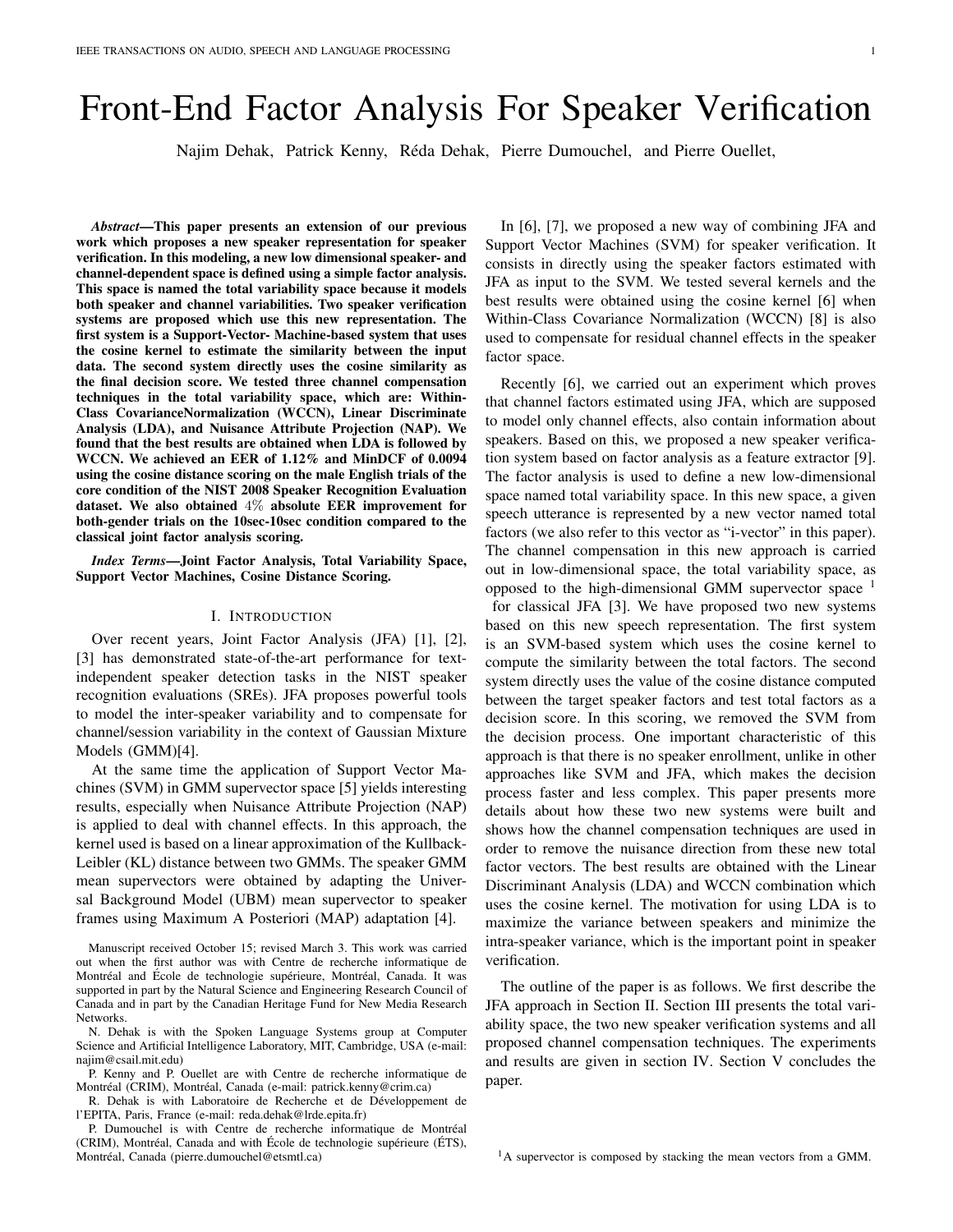# II. JOINT FACTOR ANALYSIS

In JFA [1], [2], [3], a speaker utterance is represented by a supervector  $(M)$  that consists of additive components from a speaker and a channel/session subspace. Specifically, the speaker-dependent supervector is defined as

$$
M = m + Vy + Ux + Dz, \tag{1}
$$

where  $m$  is a speaker- and session-independent supervector (generally from a Universal Background Model (UBM)), V and D define a speaker subspace (eigenvoice matrix and diagonal residual, respectively), and  $U$  defines a session subspace (eigenchannel matrix). The vectors  $y$ ,  $z$  and  $x$  are the speakerand session-dependent factors in their respective subspaces and each is assumed to be a random variable with a Normal distribution  $N(0, I)$ . To apply JFA to speaker recognition consists of first estimating the subspaces (i.e.,  $V$ ,  $D$ ,  $U$ ) from appropriately labelled development corpora and then estimating the speaker and session factors (i.e.,  $x, y, z$ ) for a given new target utterance. The speaker-dependent supervector is given by  $s = m + Vy + Dz$ . Scoring is done by computing the likelihood of the test utterance feature vectors against a session-compensated speaker model  $(M - Ux)$ . A comparison among several JFA scorings is given in [10].

## III. FRONT-END FACTOR ANALYSIS

In this section, we present two new speaker verification systems which use factor analysis as a feature extractor. The first system is based on Support Vector Machines and the second one uses the cosine distance value directly as a final decision score.

# *A. Total variability*

The classical JFA modeling based on speaker and channel factors consists in defining two distinct spaces: the speaker space defined by the eigenvoice matrix  $V$  and the channel space represented by the eigenchannel matrix  $U$ . The approach that we propose is based on defining only a single space, instead of two separate spaces. This new space, which we refer to as the "total variability space", contains the speaker and channel variabilities simultaneously. It is defined by the total variability matrix that contains the eigenvectors with the largest eigenvalues of the total variability covariance matrix. In the new model, we make no distinction between the speaker effects and the channel effects in GMM supervector space. This new approach is motivated by the experiments carried out in [6], which show that the channel factors of the JFA which normally model only channel effects also contain information about the speaker. Given an utterance, the new speaker- and channel-dependent GMM supervector defined by Equation 1 is rewritten as follows:

$$
M = m + Tw,\tag{2}
$$

where  $m$  is the speaker- and channel-independent supervector (which can be taken to be the UBM supervector),  $T$  is a rectangular matrix of low rank and  $w$  is a random vector having a standard normal distribution  $N(0, I)$ . The

components of the vector  $w$  are the total factors. We refer to these new vectors as identity vectors or *i-vectors* for short. In this modeling,  $M$  is assumed to be normally distributed with mean vector m and covariance matrix  $TT<sup>t</sup>$ . The process of training the total variability matrix  $T$  is exactly the same as learning the eigenvoice  $V$  matrix (see [11]), except for one important difference: in eigenvoice training, all the recordings of a given speaker are considered to belong to the same person; in the case of the total variability matrix however, a given speaker's entire set of utterances are regarded as having been produced by different speakers (we pretend that every utterance from a given speaker is produced by different speakers). The new model that we propose can be seen as a simple factor analysis that allows us to project a speech utterance onto the low-dimensional total variability space.

The total factor  $w$  is a hidden variable, which can be defined by its posterior distribution conditioned to the Baum-Welch statistics for a given utterance. This posterior distribution is a Gaussian distribution (see [11], Proposition 1) and the mean of this distribution corresponds exactly to our i-vector. The Baum-Welch statistics used to extract the i-vector are extracted using the UBM. Suppose we have a sequence of L frames  $\{y_1, y_2, ..., y_L\}$  and an UBM  $\Omega$  composed of C mixture components defined in some feature space of dimension F. The Baum-Welch statistics statistics needed to estimate the i-vector for a given speech utterance  $u$  are obtained by

$$
N_c = \sum_{t=1}^{L} P(c|y_t, \Omega)
$$
 (3)

$$
F_c = \sum_{t=1}^{L} \mathcal{P}\left(c|y_t, \Omega\right) y_t,\tag{4}
$$

where  $c = 1, ..., C$  is the Gaussian index and  $P(c|x_t, \Omega)$ corresponds to the posterior probability of mixture component  $c$  generating the vector  $y_t$ . In order to estimate the i-vector, we also need to compute the centralized first-order Baum-Welch statistics based on the UBM mean mixture components.

$$
\tilde{F}_c = \sum_{t=1}^{L} \mathcal{P}\left(c|y_t, \Omega\right)(y_t - m_c),\tag{5}
$$

where  $m_c$  is the mean of UBM mixture component c. The i-vector for a given utterance can be obtained using the following equation:

$$
w = (I + Tt \Sigma^{-1} N(u)T)^{-1} \cdot Tt \Sigma^{-1} \tilde{F}(u).
$$
 (6)

We define  $N(u)$  as a diagonal matrix of dimension  $CF \times$  $CF$  whose diagonal blocks are  $N_cI$   $(c = 1, ..., C)$ .  $F(u)$  is a supervector of dimension  $C \times F1$  obtained by concatenating all first-order Baum-welch statistics  $\tilde{F}_c$  for a given utterance u.  $\Sigma$  is a diagonal covariance matrix of dimension  $CF \times CF$ estimated during factor analysis training (see [11]) and it models the residual variability not captured by the total variability matrix T.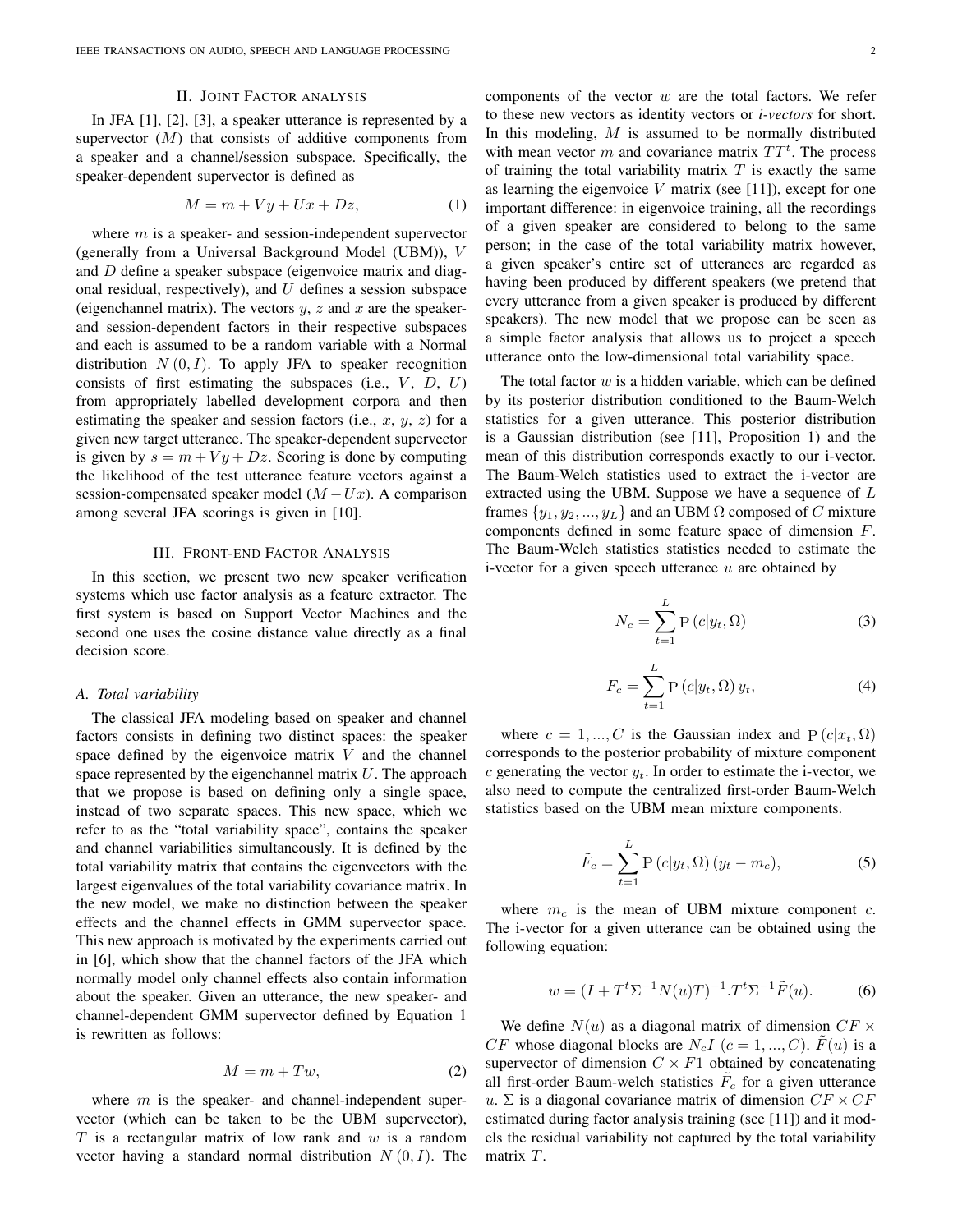## *B. Support Vector Machines*

Support vector machines are supervised binary classifiers. Proposed by Vapnik [12], they are based on the idea of finding, from a set of supervised learning examples  $X =$  $\{(x_1, y_1), (x_2, y_2), ..., (x_M, y_M)\}\$ , the best linear separator H for distinguishing between the positive examples  $(y_i = +1)$ and negative examples  $(y_i = -1)$ . The linear separator is defined by the following function  $f$ :

$$
f: \mathbb{R}^N \to \mathbb{R}
$$
  

$$
x \mapsto f(x) = w^t x + b,
$$
 (7)

where x is an input vector and  $(w, b)$  are the SVM parameters chosen during the training. The classification of a new example x is based on the sign of the function  $f(x)$ :

$$
h(x) = sign\left(f\left(x\right) = w^t x + b\right). \tag{8}
$$

When the kernel function is used, The optimal separator is given by the following formula:

$$
h(x) = \sum_{i=1}^{M} \alpha_i^* y_i k(x, x_i) + w_0^*,
$$
 (9)

where  $\alpha_i^*$  and  $w_0^*$  are the SVM parameters set during the training step.

*1) Cosine Kernel:* In our previous experiments with SVM applied in the speaker factor space [7], we found that the best results were obtained with the cosine kernel. In the same way, we use the cosine kernel between two i-vectors  $w_1$  and  $w_2$ . This kernel is defined by the following equation:

$$
k(w_1, w_2) = \frac{\langle w_1, w_2 \rangle}{\|w_1\| \|w_2\|}.
$$
 (10)

Note that the cosine kernel consists in normalizing the linear kernel by the norm of both i-vectors. It considers only the angle between the two i-vectors and not their magnitudes. It is believed that non-speaker information (such as session and channel) affects the i-vector magnitudes so removing magnitude greatly improves the robustness of the i-vector system.

#### *C. Cosine distance scoring*

In this section, we propose a new scoring technique which directly uses the value of the cosine kernel between the target speaker i-vector  $w_{\text{target}}$  and the test i-vector  $w_{\text{test}}$  as a decision score:

score
$$
(w_{\text{target}}, w_{\text{test}})
$$
 =  $\frac{\langle w_{\text{target}}, w_{\text{test}} \rangle}{\|w_{\text{target}}\| \|w_{\text{test}}\|} \ge \theta$  (11)

The value of this kernel is then compared to the threshold  $\theta$  in order to take the final decision. The advantage of this scoring is that no target speaker enrollment is required, unlike for support vector machines and classical joint factor analysis, where the target speaker-dependent supervector needs to be

estimated in an enrollement step[3]. Note that both target and test i-vectors are estimated exactly in the same manner (there is no extra process between estimating target and test i-vectors), so the i-vectors can be seen as new speaker recognition features. In this new modeling, the factor analysis plays the role of feature extractor rather than modeling speaker and channel effects [3] (this is the reason for the title of this paper). The use of the cosine kernel as a decision score for speaker verification makes the process faster and less complex than other JFA scoring methods [10].

#### *D. Intersession compensation*

In this new modeling based on total variability space, we propose carrying out channel compensation in the total factor space rather than in the GMM supervector space, as is the case in classical JFA modeling. The advantage of applying channel compensation in the total factor space is the low dimension of these vectors, as compared to GMM supervectors; this results in a less expensive computation. We tested three channel compensation techniques in the total variability space for removing the nuisance effects. The first approach is Within-Class Covariance Normalization (WCCN) [8], which was successfully applied in the speaker factor space in [7]. This technique uses the inverse of the within-class covariance to normalize the cosine kernel. The second approach is Linear Discriminant Analysis (LDA). The motivation for using this technique is that, in the case where all utterances of a given speaker are assumed to represent one class, LDA attempts to define new special axes that minimize the intra-class variance caused by channel effects, and to maximize the variance between speakers. The advantage of the LDA approach is based on discriminative criteria designed to remove unwanted directions and to minimize the information removed about variance between speakers. Similar work was carried out for speaker verification based on a discriminative version of the nuisance attribute projection algorithm without any success [13]. The last approach is the Nuisance Attribute Projection (NAP) presented in [5]. This technique defines a channel space based on the eigenvectors having the largest eigenvalues of the within-class covariance computed in the ivector background. The new i-vectors are then projected in the orthogonal complementary channel space, which is the speaker space.

*1) Within-Class Covariance Normalization:* WCCN was introduced by Andrew Hatch in [8]. This approach is applied in SVM modeling based on linear separation between target speaker and impostors using a one-versus-all decision. The idea behind WCCN is to minimize the expected error rate of false acceptances and false rejections during the SVM training step. In order to minimize the error rate, the author in [8] defines a set of upper bounds on the classification error metric.

The optimized solution of this problem is found by minimizing these upper bounds which, by the same token, minimizes the classification error. This optimization procedure allows us to alter the hard-margin separation formalism of the SVM. The resulting solution is given by a generalized linear kernel of the form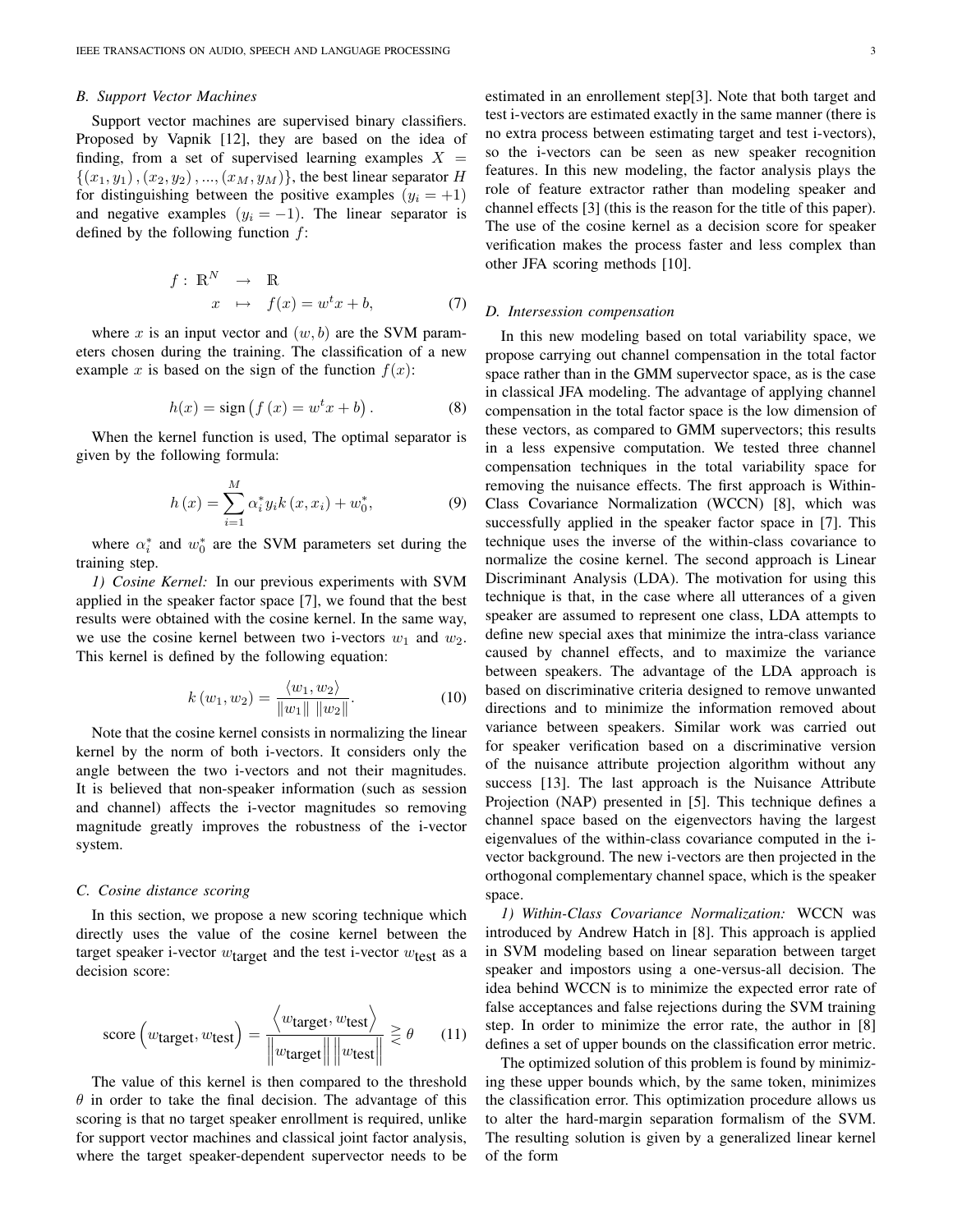$$
k(w_1, w_2) = w_1^t R w_2, \t\t(12)
$$

where  $R$  is a symmetric, positive semi-definite matrix. The optimal normalized kernel matrix is given by  $R = W^{-1}$ , where  $W$  is the within-class covariance matrix computed over all the impostors in the training background. We assume that all utterances of a given speaker belong to one class.

$$
W = \frac{1}{S} \sum_{s=1}^{S} \frac{1}{n_s} \sum_{i=1}^{n_s} (w_i^s - \overline{w_s}) (w_i^s - \overline{w_s})^t, \qquad (13)
$$

where  $\overline{w_s} = \frac{1}{n_s}$  $\sum_{i=1}^{n_s} w_i^s$  is the mean of i-vectors of each speaker, S is the number of speakers and  $n<sub>s</sub>$  is number of utterances of speaker s. In order to preserve the inner-product form of the cosine kernel, a feature-mapping function  $\varphi$  can be defined as follows:

$$
\varphi(w) = B^t w,\tag{14}
$$

where  $B$  is obtained through Cholesky decomposition of matrix  $W^{-1} = BB^t$ . In our approach, the WCCN algorithm is applied to the cosine kernel. The new version of this kernel is given by the following equations:

$$
k(w_1, w_2) = \frac{(B^t w_1)^t (B^t w_2)}{\sqrt{(B^t w_1)^t (B^t w_1)} \sqrt{(B^t w_2)^t (B^t w_2)}}.
$$
 (15)

The WCCN algorithm uses the within-class covariance matrix to normalize the cosine kernel functions in order to compensate for intersession variability, while guaranteeing conservation of directions in space, in contrast with other approaches such as NAP [5] and LDA [13].

*2) Linear Discriminant Analysis:* LDA is a technique for dimensionality reduction that is widely used in the field of pattern recognition. The idea behind this approach is to seek new orthogonal axes to better discriminate between different classes. The axes found must satisfy the requirement of maximizing between-class variance and minimizing intra-class variance. In our modeling, each class is made up of all the recordings of a single speaker. The LDA optimization problem can be defined according to the following ratio:

$$
J(v) = \frac{v^t S_b v}{v^t S_w v}.
$$
\n(16)

This ratio is often referred to as the Rayleigh coefficient for space direction  $v$ . It represents the amount of information ratio of the between-class variance  $S_b$  and within-class variance  $S_w$ which is equivalent to Equation 13, given space direction  $v$ . These are calculated as follows:

$$
S_b = \sum_{s=1}^{S} (w_s - \overline{w}) (w_s - \overline{w})^t
$$
 (17)

$$
S_w = \sum_{s=1}^{S} \frac{1}{n_s} \sum_{i=1}^{n_s} (w_i^s - \overline{w_s}) (w_i^s - \overline{w_s})^t, \quad (18)
$$

where  $\overline{w_s} = \frac{1}{n_s}$  $\sum_{i=1}^{n_s} w_i^s$  is the mean of i-vectors for each speaker,  $S$  is the number of speakers and  $n<sub>s</sub>$  is the number of utterances for each speaker s. In the case of ivectors, the speaker population mean vector  $\overline{w}$  is equal to the null vector since, in FA, these i-vectors have a standard normal distribution  $w \sim N(0, I)$ , which has a zero mean vector. The purpose of LDA is to maximize the Rayleigh coefficient. This maximization is used to define a projection matrix A composed by the best eigenvectors (those with highest eigenvalues) of the general eigenvalue equation:

$$
S_b v = \lambda S_w v,\tag{19}
$$

where  $\lambda$  is the diagonal matrix of eigenvalues. The i-vectors are then submitted to the projection matrix A obtained from LDA. The new cosine kernel between two i-vectors  $w_1$  and  $w_2$  can be rewritten as:

$$
k(w_1, w_2) = \frac{(A^t w_1)^t (A^t w_2)}{\sqrt{(A^t w_1)^t (A^t w_1)} \sqrt{(A^t w_2)^t (A^t w_2)}}
$$
(20)

*3) Nuisance attribute projection:* The nuisance attribute projection algorithm is presented in [5]. It is based on finding an appropriate projection matrix intended to remove the nuisance direction. The projection matrix carries out an orthogonal projection in the channel's complementary space, which depends only on the speaker. The projection matrix is formulated as

$$
P = I - RR^t,\tag{21}
$$

where  $R$  is a rectangular matrix of low rank whose columns are the  $k$  eigenvectors having the best eigenvalues of the same within-class covariance matrix (or channel covariance) given in Equation 13.

These eigenvectors define the channel space. The cosine kernel based on the NAP matrix is given as follows:

$$
k(w_1, w_2) = \frac{(Pw_1)^t (Pw_2)}{\sqrt{(Pw_1)^t (Pw_1)} \sqrt{(Pw_2)^t (Pw_2)}}
$$
(22)

where  $w_1$  and  $w_2$  are two total i-vectors.

## IV. EXPERIMENTS

## *A. Databases*

All experiments were carried out on the core condition of both NIST 2006 speaker recognition evaluation (SRE) as development dataset and 2008 SRE as test data. The 2006 evaluation set contains 350 males, 461 females, and 51,448 test utterances. For each target speaker model, a fiveminute telephone conversation recording is available containing roughly two minutes of speech for a given speaker. The core condition of the NIST 2008 SRE contains both similar telephone conversation data to 2006 SRE and new interview data. Our experiments are based only on telephone data for both training and testing. The core condition of the 2008 SRE is named short2-short3. It contains 1140 females, 648 males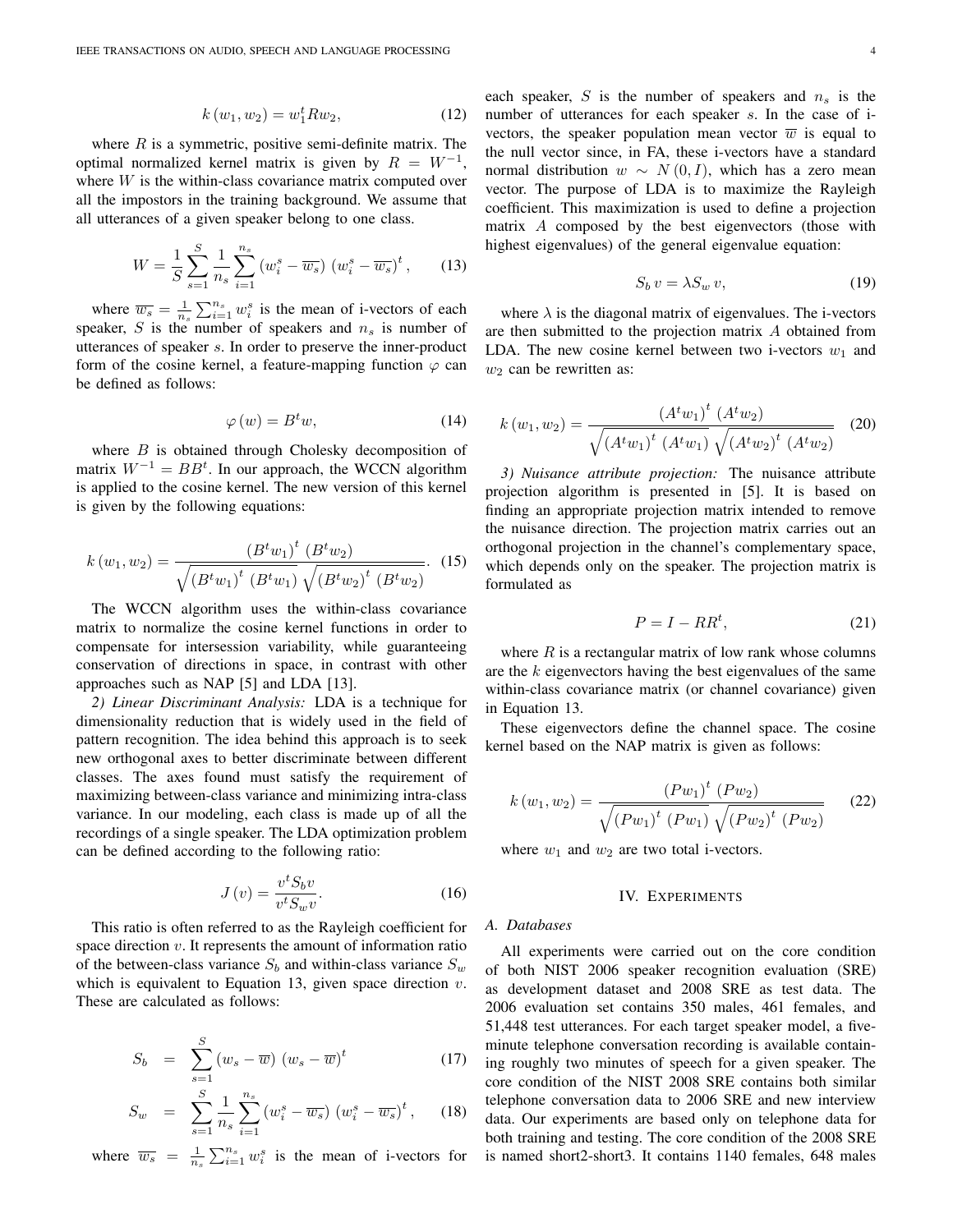and 37050 files. We also carried out experiments in short2- 10sec and 10sec-10sec conditions of the NIST 2008 SRE. In the first condition, we have one telephone conversation to enroll the target model and ten seconds of telephone speech to verify the identity of the speaker. This condition comprises 1140 females, 648 males and 21907 test files. The second condition is characterized by having a 10-second telephone speech segment for enrolling the target speaker and also a 10 second speech segment for testing. it composed also by 1140 females, 648 males and 21907 test files.

In the NIST evaluation protocol [14], we can use all previous NIST evaluation data and also other corpora to train our systems. For this purpose, we used all the following datasets to estimate our system hyperparameters:

- Switchboard :Switchboard II, Phase 2 and 3. Switchboard II Cellular, Part 1 and 2.
- NIST2004 : NIST 2004 Speaker recognition evaluation.
- NIST2005 : NIST 2005 Speaker recognition evaluation.
- Fisher : Fisher English database Part 1 and 2.

#### *B. Experimental Setup*

Our experiments operate on cepstral features, extracted using a 25 ms Hamming window. Every 10 ms, 19 Mel Frequency Cepstral Coefficients (MFCC) together with log energy were calculated. This 20-dimensional feature vector was subjected to feature warping [15] using a 3 s sliding window. Delta and delta-delta coefficients were then calculated using a 5-frame window to produce 60-dimensional feature vectors.

We used gender-dependent UBMs containing 2048 Gaussians and two gender-dependent joint factor analysis configurations. The first JFA is made up of 300 speaker factors and 100 channel factors only. The second configuration is full: we added the diagonal matrix  $D$  in order to have speaker and common factors. When the diagonal matrix was estimated, we used a decoupled estimation of the eigenvoice matrix V and diagonal matrix  $D$  [3]. We used 400 total factors defined by the total variability matrix T.

The decision scores obtained with the JFA scoring were normalized using zt-norm. We used 300 t-norm models for female trials. We used around 1000 z-norm utterances for females. In our SVM system, we take 307 female models to carry out t-normalization and 1292 female SVM background impostor models to train the SVM.

Table I summarizes all corpora that are used to estimate the UBM, JFA hyperparameters, total variability matrix, LDA, NAP, WCCN, SVM background speakers training. The choice of training each component of our systems on a specific dataset is based on the results obtained on the development dataset, which is from the NIST 2006 SRE.

All the results are reported on the female part of the core condition of the NIST 2006 and 2008 SRE telephone data.

# *C. SVM-FA*

*1) Within-class Covariance Normalization:* The experiments carried out in this section compare the results obtained with and without applying WCCN to the total variability

TABLE I CORPORA USED TO ESTIMATE THE UBM, TOTAL VARIABILITY MATRIX  $(T)$ , LDA AND WCCN

|                 |    | Switchboard | <b>NIST 2004</b> | <b>NIST 2005</b> |
|-----------------|----|-------------|------------------|------------------|
| <b>UBM</b>      |    | X           | X                | X                |
|                 | V  | X           |                  | X                |
| <b>Full JFA</b> | D  |             | X                |                  |
|                 | IJ | X           | X                | X                |
| Small JFA       | V  | X           | X                | X                |
|                 | TΙ | X           | X                | X                |
| JFA zt-norm     |    | X           | X                | X                |
| T               |    | X           | X                | X                |
| WCCN            |    |             | X                | X                |
| <b>NAP</b>      |    | X           | X                | X                |
| LDA             |    | X           | X                | X                |
| SVM-impostor    |    | X           | X                |                  |
| SVM-tnorm       |    |             |                  | X                |

factors. We also present results given by the JFA scoring, based on integration over channel factors [1], [2]. The results are given in Table II.

TABLE II WCCN PERFORMANCE IN THE TOTAL FACTOR SPACE. THE RESULTS ARE GIVEN FOR EER AND MINDCF ON THE FEMALE PART OF THE NIST 2006 AND 2008 SRE CORE CONDITION.

|                          | English trials |            | All trials |            |
|--------------------------|----------------|------------|------------|------------|
| <b>NIST 2006 SRE</b>     | <b>EER</b>     | <b>DCF</b> | <b>EER</b> | <b>DCF</b> |
| JFA: $s = m + Vy$        | 1.74%          | 0.012      | 3.84%      | 0.022      |
| <b>SVM-FA</b>            | 3.29%          | 0.021      | 5.39%      | 0.031      |
| SVM-FA: with WCCN        | $1.87\%$       | 0.011      | $2.76\%$   | 0.017      |
| <b>NIST 2008 SRE</b>     | <b>EER</b>     | <b>DCF</b> | <b>EER</b> | <b>DCF</b> |
| JFA : $s = m + Vy$       | $3.68\%$       | 0.015      | $6.3\%$    | 0.032      |
| <b>SVM-FA</b>            | 5.33%          | 0.020      | 8.40%      | 0.040      |
| <b>SVM-FA: with WCCN</b> | 4.73%          | 0.018      | 7.32%      | 0.035      |

If we compare the results with and without WCCN, we find that its use helps to compensate for channel variability in the total factor space. This improvement was very marked in the NIST 2006 SRE, especially for the all-trials condition. We obtained an EER of 2.76%, which represents a  $1\%$  absolute improvement compared to the JFA scoring. However, when we compare the same performance for NIST 2008 SRE data, we can conclude that the classical JFA scoring based on integration over channel factors [1], [2] yields the best results. It can be explained by the fact that the WCCN estimated only on the NIST2004 and 2005 SRE dataset is not appropriate for channel compensation on the NIST 2008 SRE.

*2) Linear Discriminant Analysis:* This section presents the results obtained with linear discriminant analysis applied to the i-vectors in order to compensate for channel effects. We carried out several experiments using different LDA dimension reductions, in order to show the effectiveness of this technique in removing the unwanted nuisance directions. The results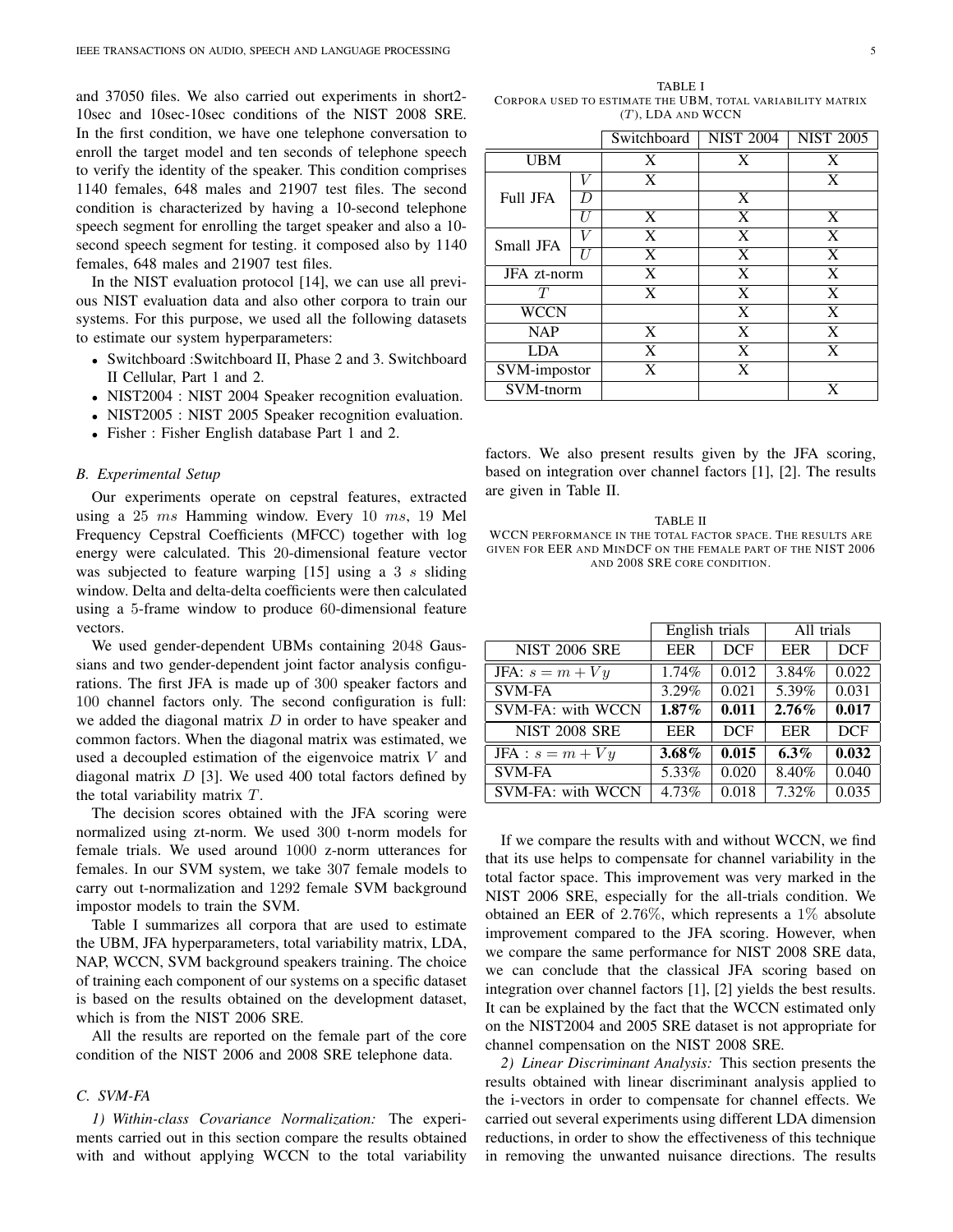given in table III were obtained for NIST 2006 SRE dataset.

TABLE III THE LDA DIMENSIONALITY REDUCTION RESULTS ARE GIVEN FOR EER AND MINDCF ON THE FEMALE ENGLISH TRIALS OF THE CORE CONDITION OF THE NIST 2006 SRE.

|                         | <b>EER</b> | <b>DCF</b> |
|-------------------------|------------|------------|
| JFA : $s = m + Vy$      | 1.74%      | 0.012      |
| No channel compensation | $3.29\%$   | 0.021      |
| <b>WCCN</b>             | $1.87\%$   | 0.011      |
| LDA dim $= 400$         | 2.38%      | 0.013      |
| LDA dim $=$ 350         | 2.25%      | 0.013      |
| LDA dim $= 300$         | 2.31%      | 0.013      |
| LDA dim $= 250$         | 2.38%      | 0.011      |
| LDA dim $= 200$         | 2.56%      | 0.013      |
| LDA dim $= 150$         | 2.65%      | 0.013      |
| LDA dim $= 100$         | 2.84%      | 0.013      |

These results show the effectiveness of using LDA to compensate for channel effects. A first important remark is that application of LDA to rotate space for minimizing the within-speaker variance, without any dimensionality reduction  $(dim = 400)$ , improves performance in the case of the cosine kernel. If we try to minimize the DCF as requested in the NIST evaluation, the best results are obtained by reducing dimensionality to (dim  $= 250$ ). When no channel compensation is applied, we obtain a DCF value of 0.021. Applying a dimensional reduction from size 400 to 250 significantly improves performance, as shown by the resulting DCF value of 0.011. However, if we compare the EER obtained using LDA with that obtained using WCCN, we find that the latter approach gives better results than the former. This observation motivated us to combine both techniques. We performed several experiments where, in a preliminary step, we applied LDA to remove nuisance directions; thereafter we used WCCN in the reduced space in order to normalize the new cosine kernel. During the training step, we began by training the LDA projection matrix on all data used for training the matrix  $T$ ; then, we projected the same data in the reduced space in order to compute the within-class covariance matrix. Figure 1 shows the value of MinDCF versus the number of spatial dimensions defined by the LDA, in order to find the optimal dimension of the new space. These results were computed on the NIST 2006 SRE dataset.

The best MinDCF achieved using the combination of LDA and WCCN is 0.010 for English trials and 0.016 for all trials. These results were obtained with a new space dimension of dim  $= 200$ . Table IV compares these results with those obtained with JFA scoring, WCCN alone and LDA alone on the NIST 2006 and 2008 SRE datasets. We first note that applying WCCN in the LDA-projected space helps to improve performance as compared to LDA alone. If we compare the performance of the LDA and WCCN combination with that obtained with JFA scoring and WCCN alone, we find that this combination achieves the best MinDCF in the English and all-trials conditions of both the NIST 2006 and 2008 SRE datasets. We can see that this combination also yields the best



Fig. 1. MinDCF on the NIST 2006 SRE dataset of the SVM-FA system based on LDA technique.

EER in the all-trials condition of both datasets.

TABLE IV COMPARISON OF RESULTS BETWEEN JFA SCORING AND SEVERAL SVM-FA CHANNEL COMPENSATION TECHNIQUES BASED ON LDA. THE RESULTS ARE GIVEN FOR EER AND MINDCF ON THE FEMALE PART OF THE CORE CONDITION OF THE NIST 2006 AND 2008 SRE.

|                      | English trials |            | All trials |                    |
|----------------------|----------------|------------|------------|--------------------|
| <b>NIST 2006 SRE</b> | <b>EER</b>     | <b>DCF</b> | <b>EER</b> | <b>DCF</b>         |
| JFA : $s = m + Vy$   | $1.74\%$       | 0.012      | 3.84%      | 0.022              |
| <b>WCCN</b>          | 1.87%          | 0.011      | 2.76%      | $\overline{0.017}$ |
| LDA(250)             | 2.38%          | 0.011      | 3.31%      | 0.018              |
| $LDA(200) + WCCN$    | 2.05%          | 0.010      | 2.72%      | 0.016              |
| <b>NIST 2008 SRE</b> | <b>EER</b>     | <b>DCF</b> | <b>EER</b> | <b>DCF</b>         |
| JFA : $s = m + Vy$   | $3.68\%$       | 0.015      | $6.3\%$    | 0.032              |
| <b>WCCN</b>          | 4.73%          | 0.018      | 7.32%      | 0.035              |
| $LDA(200) + WCCN$    | 3.95%          | 0.014      | $6.09\%$   | 0.032              |

Figures 2 and 3 show respectively the impact of projecting the i-vectors of five female speakers using the two-dimensional LDA projection matrix only and the impact of LDA followed by WCCN. Two remarks are in order for both figures. First, the application of WCCN in the projected two-dimensional space helps to reduce channel effects by minimizing the intraspeaker variability. Secondly, there is marked dilatation of the i-vectors for each speaker from the origin of the space which can be not compensated for by using the LDA and WCCN combination. This dilatation can be removed by the cosine kernel (normalizing by the length). This behavior explains the extraordinary results obtained with the cosine kernel in i-vector space and also in speaker factor space [6], [7].

*3) Nuisance attribute projection:* The same study as LDA before was carried out in order to show the performance of the NAP technique for compensating for channel effects. We begin by presenting the results obtained using NAP based on several corank numbers which represent the number of removed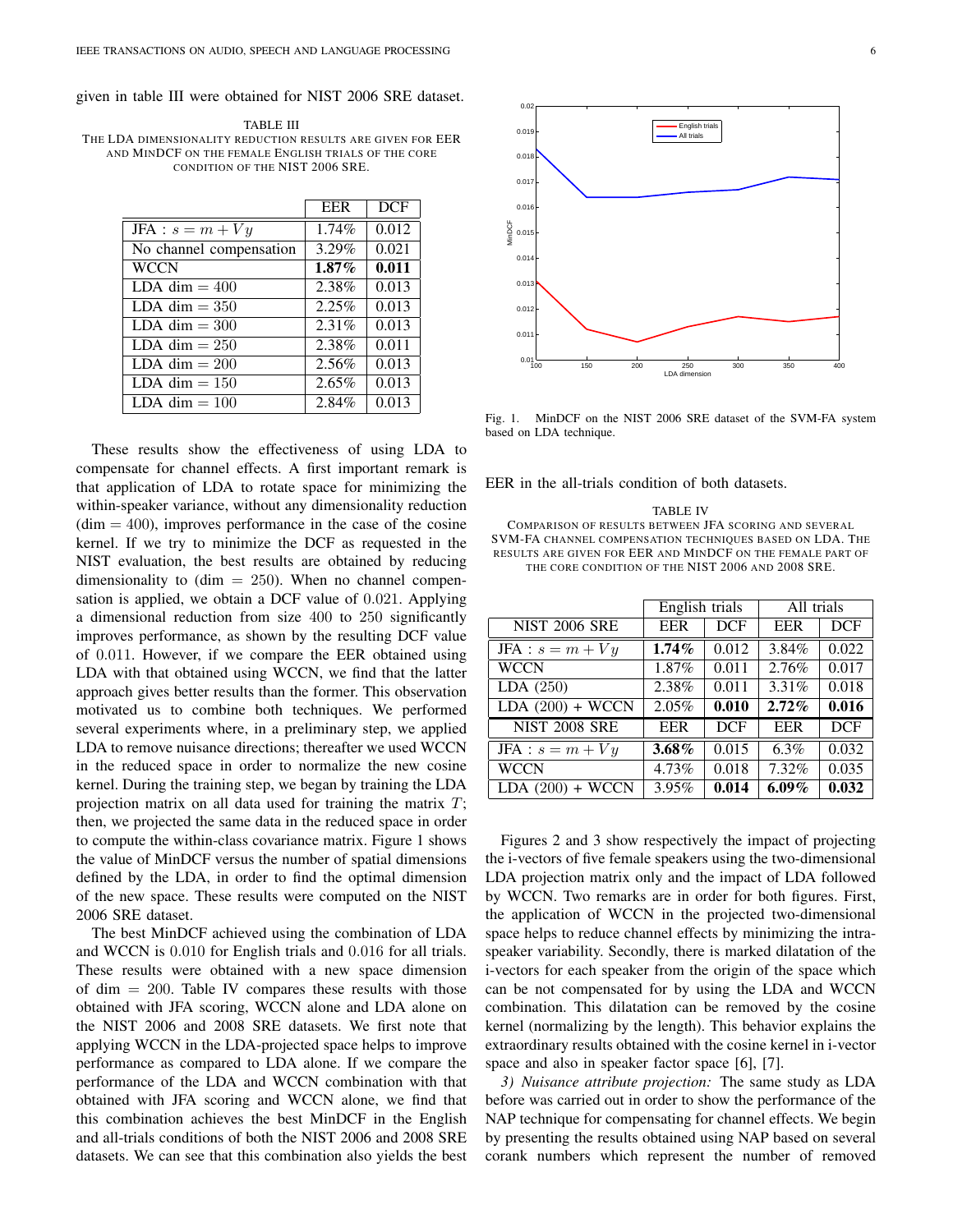

Fig. 2. i-vectors of five speakers after two dimensions LDA projection  $(w_1, w_2)$ .



Fig. 3. i-vectors of five speakers after two dimensions LDA and WCCN projection  $(w_1, w_2)$ .

dimensions. Table V gives the results of these experiments on the female trials of the core condition of the NIST 2006 SRE.

TABLE V THE RESULTS OBTAINED WITH SEVERAL NAP CORANKS. THESE RESULTS ARE GIVEN FOR EER AND MINDCF ON THE FEMALE ENGLISH TRIALS OF THE CORE CONDITION OF THE NIST 2006 SRE.

|                         | <b>EER</b> | MinDCF |
|-------------------------|------------|--------|
| JFA : $s = m + Vy$      | 1.74%      | 0.012  |
| No channel compensation | $3.29\%$   | 0.021  |
| <b>WCCN</b>             | $1.87\%$   | 0.011  |
| NAP corank $= 10$       | 2.92%      | 0.017  |
| NAP corank $= 60$       | 2.63%      | 0.014  |
| NAP corank $= 100$      | 2.50%      | 0.013  |
| NAP corank $= 150$      | 2.29%      | 0.011  |
| NAP corank $= 200$      | 2.29%      | 0.011  |
| NAP corank $= 250$      | 2.19%      | 0.013  |
| NAP corank $=$ 300      | 2.83%      | 0.014  |

These results prove that application of nuisance attribute projection to compensate for channel effects helps to improve the performance of SVM applied to the i-vector space. We decreased the MinDCF for the English trials from 0.021 when



Fig. 4. MinDCF for the NIST 2006 SRE of the SVM-FA system based on the NAP technique.

no channel compensation was applied, to 0.011 when NAP corank is equal to 200. As was the case for LDA, we also found that the WCCN gave better results than NAP, which again persuaded us to combine NAP and WCCN. To train this new approach, we started by first training the nuisance attribute projection matrix in the same manner as before using all the data used in training the total variability matrix (see previous experimental setup section), then we computed the WCCN matrix in the new projected space. The MinDCF of this combination based on varying the number of the NAP corank is given in Figure 4.

The best MinDCF achieved using this combination, based on the NAP and WCCN, is 0.010 for English trials and 0.016 for all trials. These results were obtained with NAP corank equal to 150. Table VI compares these results with those obtained with JFA scoring and WCCN for both NIST 2006 and 2008 SRE datasets. The same remark as in LDA is applicable to the NAP case, which is that the combination of WCCN and NAP improves the performance compared to NAP applied alone. If we compare the performance of the NAP and WCCN combination with that obtained with JFA scoring and WCCN alone for both datasets, we find that this combination achieved the best MinDCF for both datasets. However, the best EER in both datasets are obtained with JFA scoring.

Table VII summarizes the results obtained using JFA scoring and SVM-FA based on WCCN, the LDA and WCCN combination, and NAP combined with WCCN. These results show that the LDA and WCCN combination gives the best DCF (0.014) in English trials and also the best EER in all trials; however, the NAP and WCCN combination yielded the best DCF in all trials.

*4) Results for both genders:* In this section, we present the results for both genders obtained by applying support vector machines in total factor space. We used exactly the same universal background model and factor analysis configuration (400 total factors) as in the last two previous experiments. The only difference lies in the amount of data used to train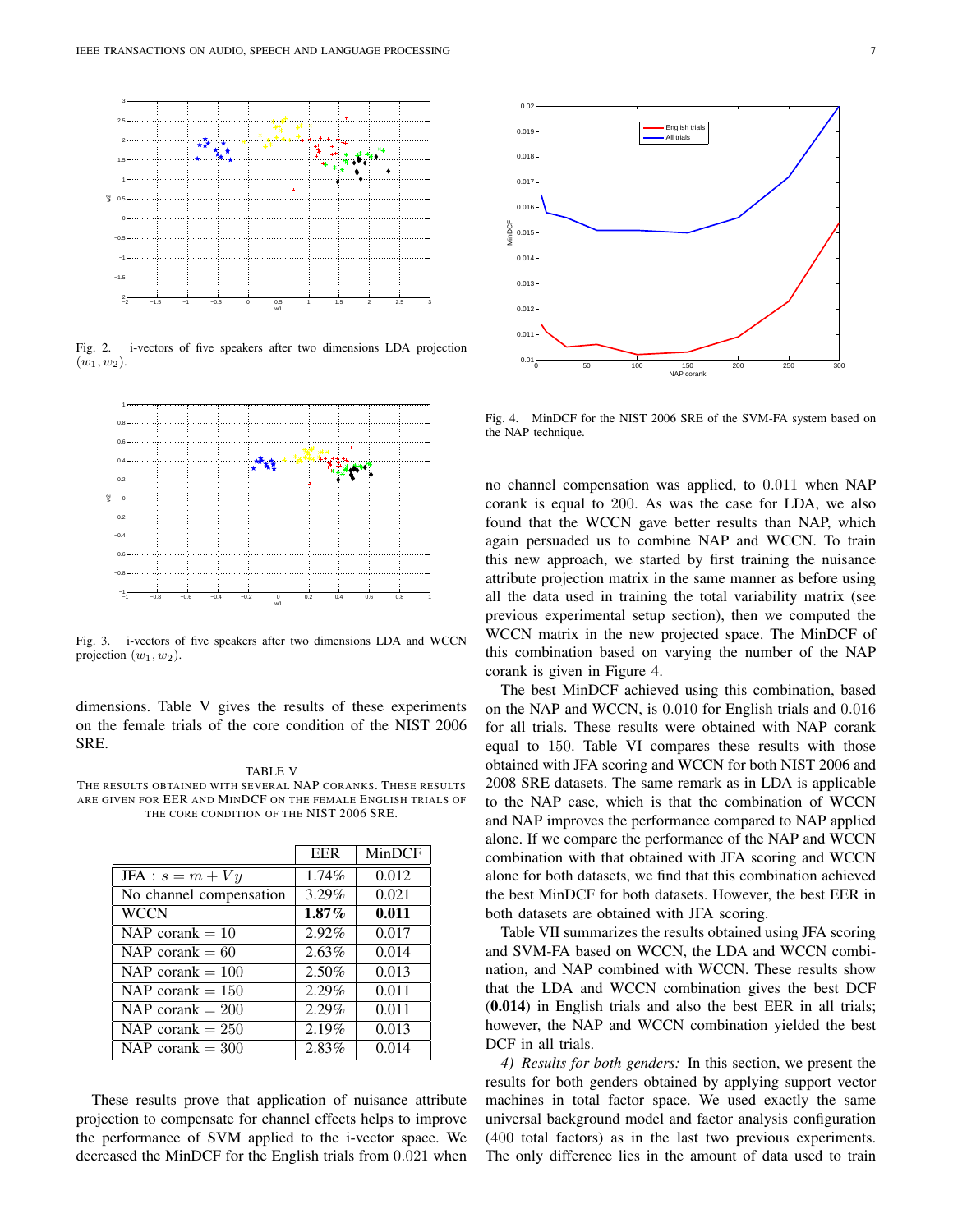#### TABLE VI

COMPARISON OF RESULTS BETWEEN JFA SCORING AND SEVERAL SVM-FA CHANNEL COMPENSATION TECHNIQUES BASED ON NAP. THE RESULTS ARE GIVEN FOR EER AND MINDCF ON THE FEMALE PART OF THE CORE CONDITION OF THE NIST 2006 AND 2008 SRE.

|                                      | English trials |            | $\overline{All}$ trials |            |
|--------------------------------------|----------------|------------|-------------------------|------------|
| <b>NIST 2006 SRE</b>                 | <b>EER</b>     | <b>DCF</b> | <b>EER</b>              | <b>DCF</b> |
| JFA : $s = m + Vy$                   | $1.74\%$       | 0.012      | 3.84%                   | 0.022      |
| <b>WCCN</b>                          | 1.87%          | 0.011      | 2.76%                   | 0.017      |
| <b>NAP</b> (150)                     | 2.29%          | 0.011      | 3.38%                   | 0.017      |
| $\overline{\text{NAP}}$ (150) + WCCN | 1.83%          | 0.010      | $2.66\%$                | 0.015      |
| <b>NIST 2008 SRE</b>                 | <b>EER</b>     | <b>DCF</b> | <b>EER</b>              | <b>DCF</b> |
| JFA : $s = m + Vy$                   | $3.68\%$       | 0.015      | $6.3\%$                 | 0.032      |
| <b>WCCN</b>                          | 4.73%          | 0.018      | 7.32%                   | 0.035      |
| NAP $(150)$ + WCCN                   | 4.73%          | 0.015      | 6.70%                   | 0.030      |

TABLE VII SUMMARY OF RESULTS OBTAINED WITH JFA SCORING AND SEVERAL SVM-FA CHANNEL COMPENSATION TECHNIQUES. THE RESULTS ARE GIVEN FOR EER AND MINDCF ON THE FEMALE PART OF THE CORE CONDITION OF THE NIST 2008 SRE.

|                    | English trials |       | All trials |       |
|--------------------|----------------|-------|------------|-------|
|                    | EER            | DCF   | <b>EER</b> | DCF.  |
| JFA : $s = m + Vy$ | $3.68\%$       | 0.015 | 6.3%       | 0.032 |
| <b>WCCN</b>        | 4.73%          | 0.018 | 7.32%      | 0.035 |
| LDA $(200)+WCCN$   | 3.95%          | 0.014 | 6.09%      | 0.032 |
| NAP $(150)+WCCN$   | 4.73%          | 0.015 | 6.70%      | 0.030 |

the total variability matrix  $T$  for both genders. We added the Fisher English database Part 1 and 2 to the previous used data, namely LDC releases of Switchboard II, Phases 2 and 3; Switchboard Cellular, Parts 1 and 2; and NIST 2004-2005 SRE datasets, in order to capture a greater extent of variability. Note that Fisher corpora are only used to train the total variability matrix and not JFA parameters. The reason is that, in JFA training [3], we used only speakers that have minimum five recordings. However, in Fisher dataset, there are very few speakers that have five recordings and more. The most of these speakers have maximum three recordings. Adding Fisher to train the JFA parameters proves to be not useful. This is not the case in our Total variability matrix training because we used speakers that have minimum two recordings (Fisher dataset contains a lot of a speakers that have minimum two recordings). We applied LDA and NAP, in combination with WCCN, to compensate for channel effects. We used the same female impostors to estimate the SVM model and to carry out the score normalization as described in previous experiments. For Male gender, We used 1007 impostors to train the SVM. These impostors are taken from the same dataset as the UBM training except for the NIST 2005 SRE dataset. We applied tnorm score normalization based on 204 impostors taken from the NIST 2005 SRE dataset. The experiments were carried out on the telephone data of the core condition of the NIST 2008 SRE dataset. Table VIII compares results between SVM-FA and JFA scoring based on both configurations (with and without common factors).

TABLE VIII COMPARISON OF RESULTS BETWEEN JFA SCORING AND SEVERAL SVM-FA CHANNEL COMPENSATION TECHNIQUES. THE RESULTS ARE GIVEN FOR EER AND MINDCF ON BOTH GENDERS OF THE CORE CONDITION OF THE NIST 2008 SRE DATASET.

|                                      | English trials |            | All trials |            |
|--------------------------------------|----------------|------------|------------|------------|
| Female gender                        | <b>EER</b>     | <b>DCF</b> | <b>EER</b> | <b>DCF</b> |
| JFA: $s=m+Vy+Dz$                     | $3.17\%$       | 0.015      | 6.15%      | 0.032      |
| JFA: $s=m+Vy$                        | 3.68%          | 0.015      | 6.38%      | 0.032      |
| $LDA(200) + WCCN$                    | 3.68%          | 0.015      | $6.02\%$   | 0.031      |
| NAP $(150)$ + WCCN                   | 3.95%          | 0.015      | 6.36%      | 0.032      |
| Male gender                          | <b>EER</b>     | DCF        | <b>EER</b> | <b>DCF</b> |
| JFA: $s=m+Vy+Dz$                     | 2.64%          | 0.011      | 5.15%      | 0.027      |
| $\overline{\text{LDA}}$ (200) + WCCN | $1.28\%$       | 0.009      | $4.57\%$   | 0.024      |
| NAP $(150)$ + WCCN                   | $1.51\%$       | 0.010      | 4.58%      | 0.024      |

Inspection of the tabulated results reveals that, in the case of the SVM-FA system, the LDA/WCCN combination achieves better performance than the NAP/WCCN combination. Adding more training data to the total variability factor space improves the performance of the SVM-FA system. The EER values for the NIST 2008 SRE English trials decreases from 3.95% (Table IV) to 3.68% (Table VIII) when LDA and WCCN are applied. Finally, the SVM-FA achieves better results than the full configuration of the joint factor analysis scoring (with speaker and common factors), especially in male trials. We obtain 1.23% absolute EER improvement For the English trials of the NIST 2008 SRE data. In female trials, the JFA achieves a better English trials EER (a value of 3.17% in EER for JFA scoring compared to 3.68% for the SVM-FA); however, the SVM-FA produced a better EER in all trials (6.02% in EER for SVM-FA compared to 6.15% in EER for JFA scoring). In conclusion, the application of SVM in the total factor space leads to remarkable results compared to those obtained with the full JFA configuration (with common factors), despite the absence of common factors in our new SVM-FA modeling. The results obtained with the cosine kernel applied to these new i-vectors show that there is a quite linear separation between speakers in that space. In the next section, we propose a new scoring based on the cosine kernel values as decision scores.

## *D. Cosine Distance scoring*

Cosine distance scoring is based on the same total variability matrix and i-vectors as the previous SVM-FA system (where the Fisher data are used to train the total variability matrix T). In this modeling, the scores are normalized using the zt-norm technique based on the same t-norm model impostors as in the SVM-FA system. Impostors used for training SVM are used as z-norm utterances in this new system. We used the same LDA and WCCN combination matrix as the SVM-FA system.

The experiments were carried out on the short2-short3 (core condition), short2-10sec and 10sec-10sec conditions of the NIST 2008 SRE dataset. We used exactly the same cosine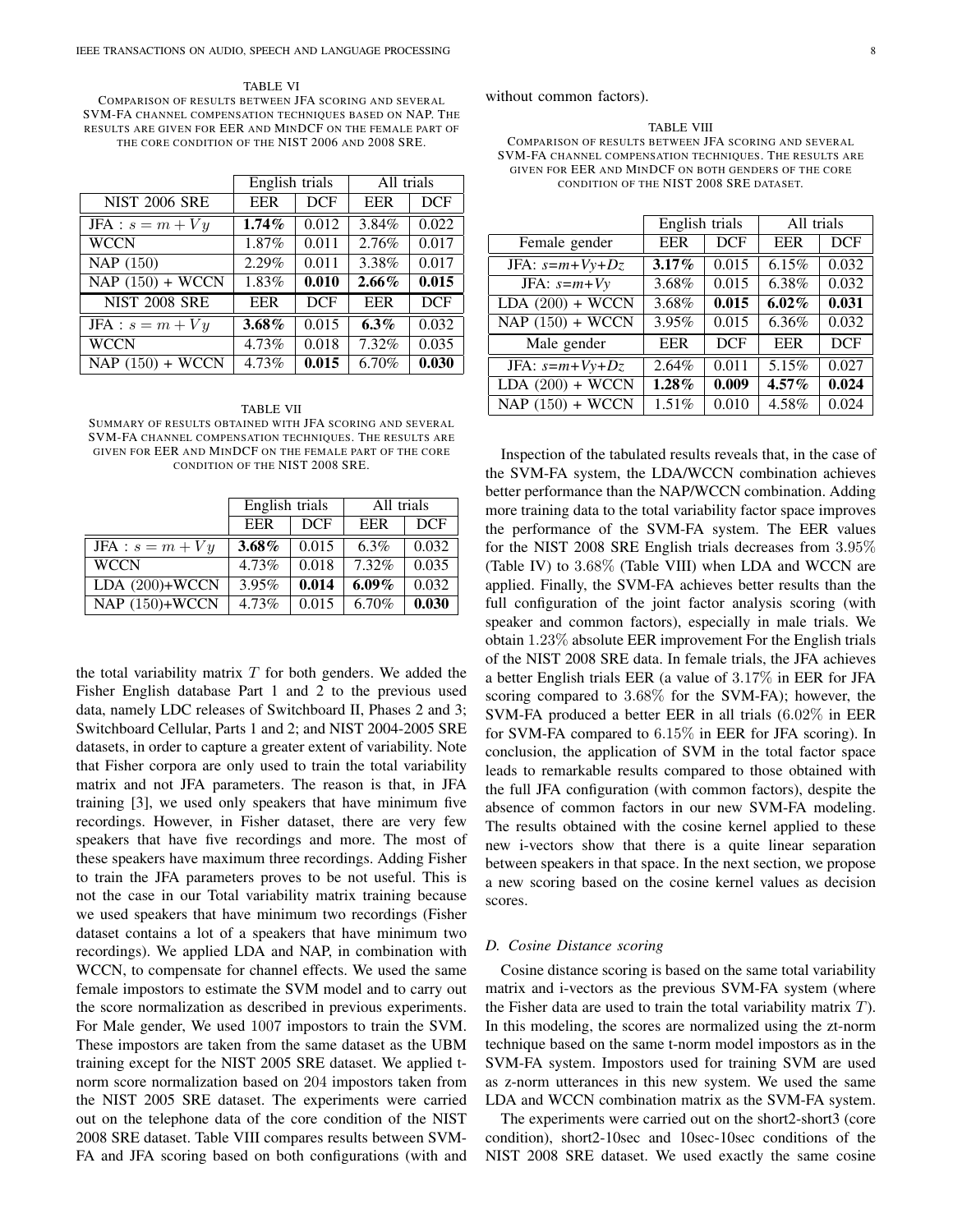distance scoring and channel compensation for all these conditions.

*1) Short2-short3 condition:* Table IX presents the results obtained with cosine distance, SVM-FA and JFA scorings for both genders on the core condition for telephone data of the NIST 2008 SRE dataset. We used the same channel compensation techniques as in the SVM-FA experiments.

TABLE IX COMPARISON OF RESULTS FROM JFA, SVM-FA AND COSINE DISTANCE SCORING WITH LDA(DIM=200)+WCCN CHANNEL COMPENSATION TECHNIQUES. THE RESULTS ARE GIVEN AS EER AND DCF ON BOTH GENDER OF THE CORE CONDITION OF THE NIST 2008 SRE DATASET

|        |               | English trials |            | All trials |       |
|--------|---------------|----------------|------------|------------|-------|
|        |               | <b>EER</b>     | <b>DCF</b> | <b>EER</b> | DCF   |
|        | <b>JFA</b>    | 3.17%          | 0.015      | 6.15%      | 0.032 |
| Female | <b>SVM-FA</b> | 3.68%          | 0.015      | 6.02%      | 0.031 |
|        | cosine        | $2.90\%$       | 0.012      | 5.76%      | 0.032 |
|        | <b>JFA</b>    | 2.64%          | 0.011      | 5.15%      | 0.027 |
| Male   | <b>SVM-FA</b> | 1.28%          | 0.009      | $4.57\%$   | 0.024 |
|        | cosine        | $1.12\%$       | 0.009      | $4.48\%$   | 0.024 |

The results given in this table show that cosine distance scoring based on i-vectors definitively gave the best results in all conditions of the NIST evaluation compared to JFA scoring. If we compare these results with those obtained with the SVM-FA system, we find that cosine distance scoring achieves the best results, especially for female trials. Using cosine distance scoring, we obtained an EER of 2.90% and MinDCF of 0.0124 for English trials versus an EER of 3.68% and MinDCF of 0.0150 for the SVM-FA system. An explanation of these results may be that the background speakers used to train our SVM might not be adequate. Recently [16], the authors proposed a new SVM background speaker selection algorithm for speaker verification. Applying this technique in our modeling will probably improve the performance of the SVM. However, for simplicity, we keep using the cosine distance scoring rather than SVM. Figure 5 and 6 shows a DET curve comparison between classical JFA scoring, SVM-FA combination and cosine distance scoring on the core condition of the NIST 2008 SRE. **English minks [2001 Total JFA scoring and the score of the score of the score of the score of the score of the score of the score of the score of the score of the score of the score of the score of the score of the score** 

*2) Short2-10sec condition:* Table X presents the results obtained with cosine distance scoring, SVM-FA system and JFA scoring for both genders. The experiments are carried out on telephone data of the short2-10sec condition. In this condition, we have around 2 min of speech to enroll the speaker and 10 s for testing. We used the same channel compensation techniques as in the SVM-FA experiments.

This Table reveals that cosine distance scoring achieves better results than the full joint factor analysis configuration (with speaker and common factors), especially in female trials. We obtain around 2\% absolute improvement in EER for the English trials. The cosine distance also gives in general better results than SVM-FA. However, the improvement is barely significant for male trials compared to the female trials.

*3) 10sec-10sec condition:* Table XI presents the results



Fig. 5. Detcurves comparison between JFA scoring, SVM-FA and cosine distance. The results are given in English and all trials of female part of core condition of the NIST 2008 SRE.



Fig. 6. Detcurves comparison between JFA scoring, SVM-FA and cosine distance. The results are given in English and all trials of male part of core condition of the NIST 2008 SRE.

SVM-FA for both genders on the 10sec-10sec condition for NIST 2008 SRE data. In this condition, we have only 10 seconds of speech to enroll the target speaker model and also 10 seconds for testing, which makes the recognition process more difficult. We used the same LDA and WCCN combination to compensate for channel effects as in the SVM-FA experiments.

The results given in this table show an absolute improvement of around 4% in the EER for both genders. The EER for the English trials goes from 16.01% to 12.19% for females and 15.20% to 11.09% for males. We also note a quite significant improvement in DCF. To our knowledge, these results are the best results ever obtained in the 10sec-10sec condition. It is not easy to explain these extraordinary results obtained with cosine distance scoring. A possible explanation is that in our modeling, we have few parameters to estimate: only 400 total factors compared to JFA, where common factors are also used. This means that we need fewer speech frames to estimate the i-vectors compared to the full JFA. However,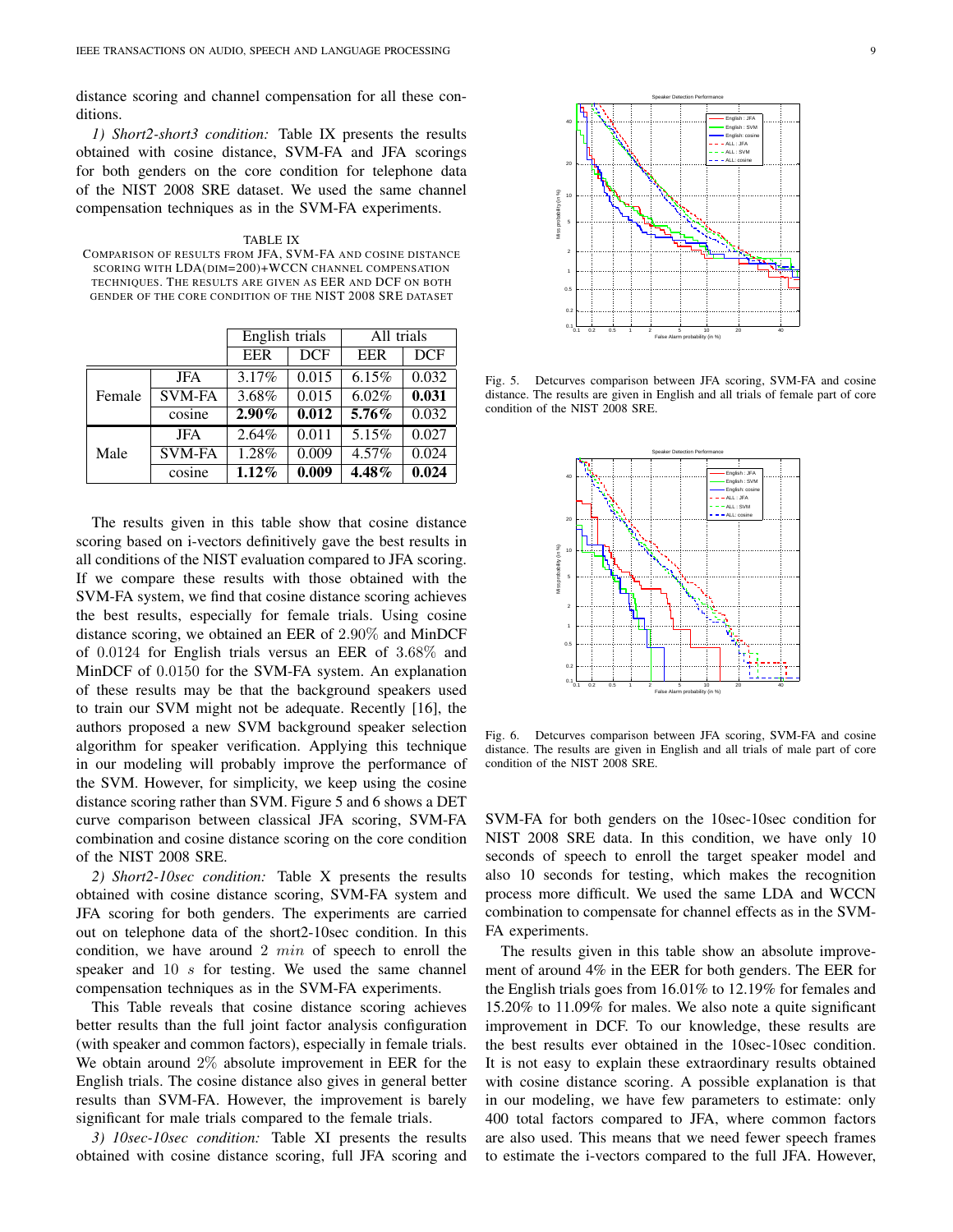TABLE X COMPARISON OF RESULTS FROM JFA, SVM-FA AND COSINE DISTANCE SCORING WITH LDA(DIM=200)+WCCN CHANNEL COMPENSATION TECHNIQUES. THE RESULTS ARE GIVEN AS EER AND DCF ON BOTH GENDERS OF SHORT2-10SEC CONDITION OF THE NIST 2008 SRE DATASET

|        |               | English trials |            | All trials |            |
|--------|---------------|----------------|------------|------------|------------|
|        |               | <b>EER</b>     | <b>DCF</b> | <b>EER</b> | <b>DCF</b> |
|        | <b>JFA</b>    | 7.89%          | 0.035      | 11.19%     | 0.064      |
| Female | <b>SVM-FA</b> | $7.57\%$       | 0.034      | 10.97%     | 0.052      |
|        | cosine        | $5.91\%$       | 0.034      | $9.59\%$   | 0.050      |
|        | <b>JFA</b>    | 5.36%          | 0.027      | $8.09\%$   | 0.038      |
| Male   | <b>SVM-FA</b> | 5.24%          | 0.030      | 7.97%      | 0.038      |
|        | cosine        | $5.18\%$       | 0.026      | $7.38\%$   | 0.036      |

#### TABLE XI

COMPARISON OF RESULTS FROM JFA, SVM-FA AND COSINE DISTANCE SCORING WITH LDA+WCCN CHANNEL COMPENSATION TECHNIQUES. THE RESULTS ARE GIVEN AS EER AND DCF ON THE FEMALE TRIALS OF 10SEC-10SEC CONDITION OF THE NIST 2008 SRE DATASET

|        |               | English trials |       | All trials |       |
|--------|---------------|----------------|-------|------------|-------|
|        |               | <b>EER</b>     | DCF   | <b>EER</b> | DCF   |
|        | <b>JFA</b>    | $16.01\%$      | 0.064 | 17.99%     | 0.075 |
| Female | <b>SVM-FA</b> | 14.68%         | 0.062 | 17.85%     | 0.073 |
|        | cosine        | $12.19\%$      | 0.057 | $16.59\%$  | 0.072 |
|        | <b>JFA</b>    | 15.20%         | 0.057 | 15.45%     | 0.068 |
| Male   | <b>SVM-FA</b> | 12.04%         | 0.058 | 14,81%     | 0.069 |
|        | cosine        | 11.09%         | 0.047 | 14.44%     | 0.063 |

The results obtained with small JFA configuration (without common factor) which are based only on only 400 factors too (300 speaker factor and 100 channel factor), are also worse than cosine distance scoring. As a conclusion, may be the good performances are related to the application of the cosine scoring on the total factor space.

# V. CONCLUSION

This paper presented a new speaker verification system where factor analysis is used to define a new low-dimensional space that models both speaker and channel variabilities. We proposed two new scoring methods based on the cosine kernel in the new space. The first approach uses a discriminative method, SVM, and the second one uses the cosine distance values directly as decision scores. The latter approach makes the decision process less complex because there is no speaker enrollment as opposed to the classical methods. In this new modeling, each recording is represented using a low-dimensional vector named i-vector (for *identity vector*) extracted using a simple factor analysis. The main difference between the classical use of joint factor analysis for speaker verification and our approach is that we address the channel effects in this new low-dimensional i-vectors space rather than in the high-dimensional GMM mean supervector space. We tested three different techniques to compensate for the intersession problem: linear discriminant analysis, nuisance attribute projection and within-class covariance normalization. The best results were obtained with the combination of LDA and WCCN. The advantage of using LDA is the removal of nuisance directions and the maximization of the variance between the speakers, which is the key point in speaker verification. The results obtained with cosine distance scoring outperform those obtained with both SVM-FA and classical JFA scorings on several NIST evaluation conditions. However, the cosine scoring system seems to be more powerful and robust, especially on short duration conditions like 10sec-10sec of the NIST 2008 SRE dataset, where we achieved an absolute improvement of 4% on the EER compared to classical JFA. In future work, we will try to extend the total variability systems to the case of the microphone and interview data of the NIST 2008 SRE dataset.

## VI. ACKNOWLEDGMENTS

We would like to thank the Center for Spoken Language Processing at Johns Hopkins University for their hospitality and the speaker recognition team for their collaboration. We would like to thank also the anonymous reviewers for their comments that helped to improve the content of this paper.

#### **REFERENCES**

- [1] P. Kenny, G. Boulianne, P. Ouellet, and P. Dumouchel, "Joint Factor Analysis versus Eigenchannels in Speaker Recognition," *IEEE Transaction on Audio Speech and Language Processing*, vol. 15, no. 4, pp. 1435–1447, May 2007.
- [2] P. Kenny, G. Boulianne, P. Ouellet, and P. Dumouchel, "Speaker and Session Variability in GMM-Based Speaker Verification," *IEEE Transaction on Audio Speech and Language Processing*, vol. 15, no. 4, pp. 1448–1460, May 2007.
- [3] P. Kenny, P. Ouellet, N. Dehak, V. Gupta, and P. Dumouchel, "A Study of Interspeaker Variability in Speaker Verification," *IEEE Transaction on Audio, Speech and Language*, vol. 16, no. 5, pp. 980–988, july 2008.
- [4] D. Reynolds, T.F. Quatieri, and R.B. Dunn, "Speaker Verification using Adapted Gaussian Mixture Models," *Digital Signal Processing*, vol. 10, pp. 19–41, 2000.
- [5] W.M. Campbell, D.E. Sturim, D.A. Reynolds, and A. Solomonoff, "SVM Based Speaker Verification using a GMM Supervector Kernel and NAP Variability Compensation," in *IEEE International Conference on Acoustics, Speech, and Signal Processing*, Toulouse, 2006, vol. 1, pp. 97–100.
- [6] N. Dehak, *Discriminative and Generative Approches for Long- and Short-Term Speaker Characteristics Modeling: Application to Speaker Verification*, Ph.D. thesis, École de Technologie Supérieure, Montreal, 2009.
- [7] N. Dehak, P. Kenny, R. Dehak, O. Glembek, P. Dumouchel, L. Burget, and V. Hubeika, "Support Vector Machines and Joint Factor Analysis for Speaker Verification," in *IEEE International Conference on Acoustics, Speech, and Signal Processing*, Taipei, Taiwan, April 2009.
- [8] A. Hatch, S. Kajarekar, and A. Stolcke, "Within-Class Covariance Normalization for SVM-Based Speaker Recognition," in *International Conference on Spoken Language Processing*, Pittsburgh, PA, USA, September 2006.
- [9] N. Dehak, R. Dehak, P. Kenny, N. Brummer, P. Ouellet, and P. Dumouchel, "Support Vector Machines versus Fast Scoring in the Low-Dimensional Total Variability Space for Speaker Verification," in *Interspeech*, Brigthon, 2009.
- [10] O. Glembek, L. Burget, N. Brummer, and P. Kenny, "Comparaison of Scoring Methods used in Speaker Recognition with Joint Factor Analysis," in *IEEE International Conference on Acoustics, Speech, and Signal Processing*, Taipei, Taiwan, April 2009.
- [11] P. Kenny, G. Boulianne, and P. Dumouchel, "Eigenvoice modeling with sparse training data," *IEEE Trans. Speech Audio Processing*, vol. 13, no. 3, may 2005.
- [12] V.N. Vapnik, *The Nature of Statistical Learning*, Springer, 1995.